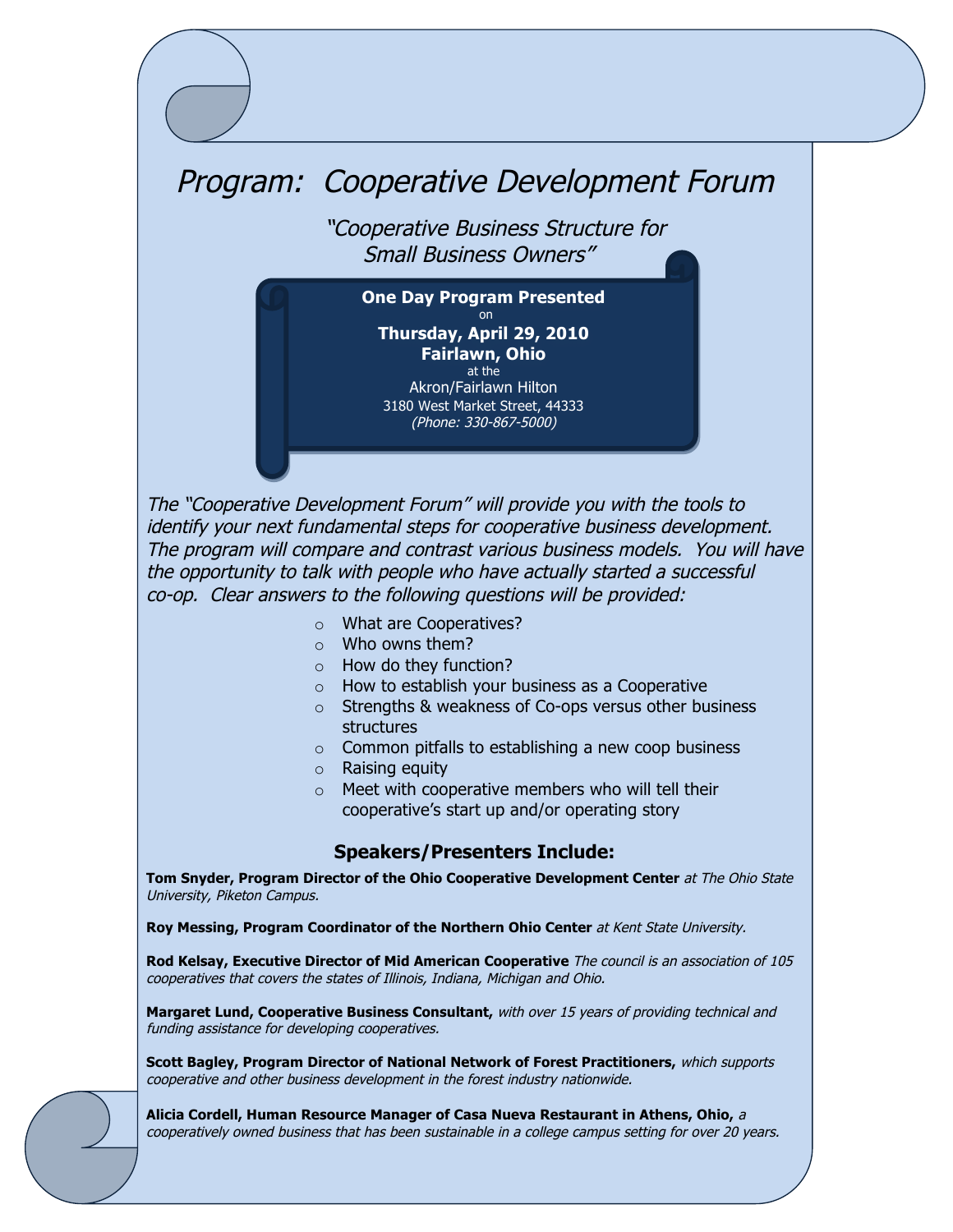# **Program Agenda**

| $1:00$ pm | Registration                                                                                                                                                                                                                                                            |
|-----------|-------------------------------------------------------------------------------------------------------------------------------------------------------------------------------------------------------------------------------------------------------------------------|
| 1:30      | "Welcome and Introduction to Cooperatives"<br>-Program Overview<br>-Definition and Brief History of Cooperative Cooperation<br>-Cooperative Principles                                                                                                                  |
| 2:00      | "Co-ops 101"                                                                                                                                                                                                                                                            |
| 3:45      | <b>Break</b>                                                                                                                                                                                                                                                            |
| 4:00      | "Concurrent Roundtable Discussions"<br>Three thirty minute roundtable discussions to choose from:<br>- Purchasing/Health Care Cooperatives<br>- Employee Owned Restaurant Cooperative<br>- Cooperating amongst Cooperatives<br>- Starting an Employee Owned Cooperative |
| 5:30      | Session adjourns.                                                                                                                                                                                                                                                       |
|           | We encourage continued discussion and networking between the<br>attendees and speakers/presenters. We will help organize a dinner<br>session (not covered within the forum) at a local restaurant.                                                                      |

### **Sponsored by: Northern Ohio Cooperative Development Center and the Mid America Cooperative Council**

Contact Roy Messing for details at 330 672-3028 or rmessin2@kent.edu, or Ashley Hernandez at 330 672-0836 or ahernan7@kent.edu. The Akron/Fairlawn Hilton's website is www.akronhilton.com.